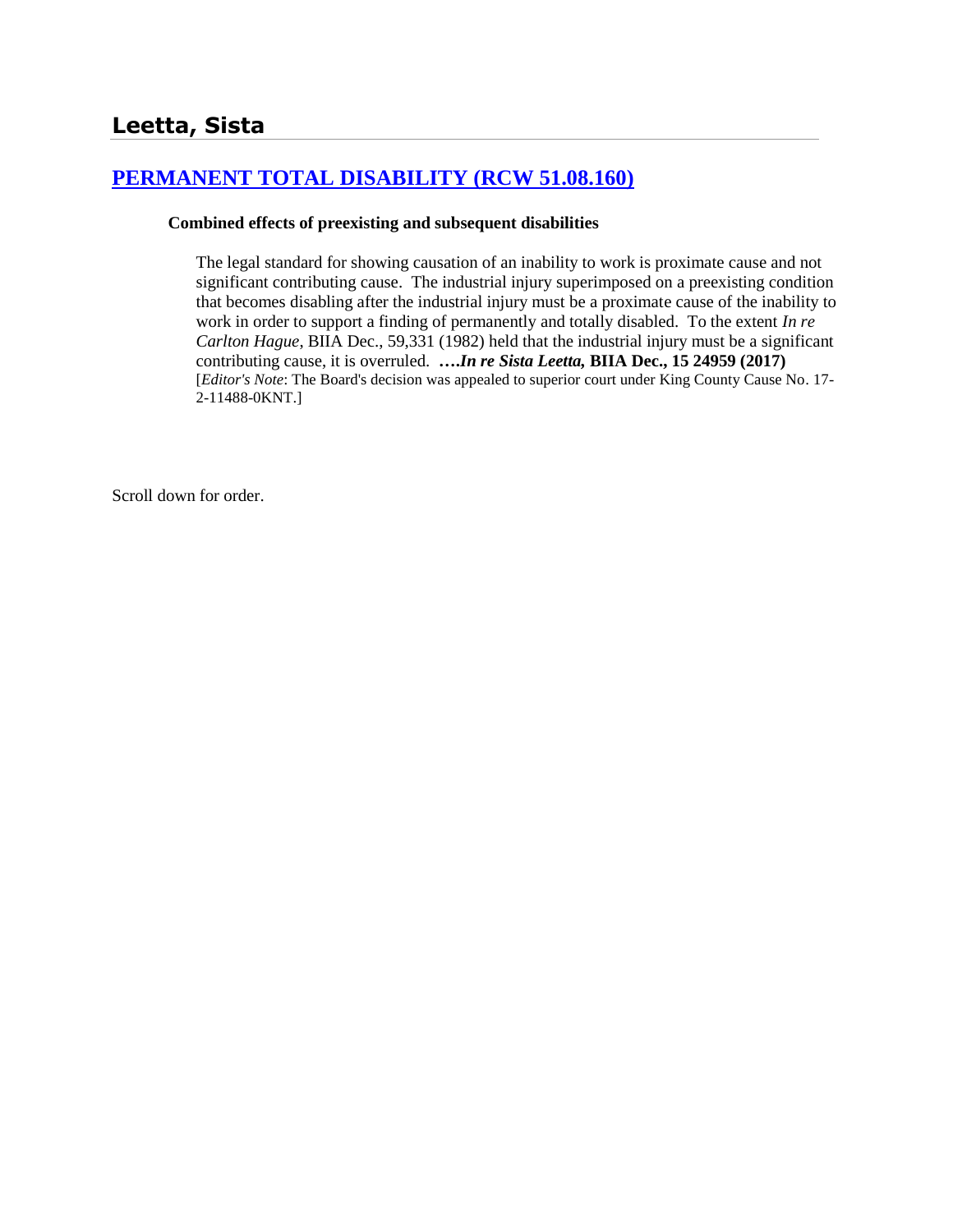#### **BEFORE THE BOARD OF INDUSTRIAL INSURANCE APPEALS STATE OF WASHINGTON**

**)**

#### **IN RE: SISTA LEETTA ) DOCKET NOS. 15 24959 & 15 24960**

## **CLAIM NO. AV-53651 ) DECISION AND ORDER**

Sista Leetta injured her right shoulder in August 2013, while working as a paratransit driver for Sound Generations Senior Services. She was pushing a woman in a manual wheelchair up an incline when she felt a painful "pop" in her shoulder. Ultimately she required surgical treatment. The Department issued orders terminating Ms. Leetta's time-loss compensation benefits as paid through April 27, 2015, and closing her claim with a permanent partial disability award equal to 12 percent of the amputation value of the right arm at or above the deltoid insertion or by disarticulation at the shoulder. Ms. Leetta contends that she is entitled to permanent total disability benefits based on the combined effects of conditions caused by this industrial injury and other medical conditions. We conclude that the preponderance of the evidence proves that Ms. Leetta's inability to work is due to the post-injury progression of a preexisting, non-disabling condition that was not aggravated or accelerated by the industrial injury. We conclude that Ms. Leetta's circumstances are factually and legally distinguishable from those addressed in *Shea v. Department of Labor & Indus.<sup>1</sup>* We overrule *In re Carlton Hague<sup>2</sup>* because that decision applied the erroneous legal standard of "significantly contributing cause," rather than "proximate cause," which is the standard of proof of legal causation in the state of Washington. We **AFFIRM** both Department orders.

#### **DISCUSSION**

Ms. Leetta appealed two orders; one terminating time-loss compensation benefits, the other a closing order that included an award for permanent partial disability. The doctors who testified agree that the conditions proximately caused by the August 14, 2013 industrial injury reached medical stability. No medical evidence was presented supporting a higher permanent partial disability award. Thus, Ms. Leetta has not presented a prima facie case in support of keeping this claim open or for paying her additional permanent partial disability benefits. This limits the issue under appeal to whether Ms. Leetta is entitled to total disability benefits (time-loss compensation or temporary total disability) from April 28, 2015, through November 3, 2015, and permanent total disability benefits effective November 4, 2015.

l <sup>1</sup> 12 Wn. App. 410 (1974), *review denied*, 85 Wn.2d 1009 (1975).

<sup>2</sup> BIIA Dec., 59,331 (1982).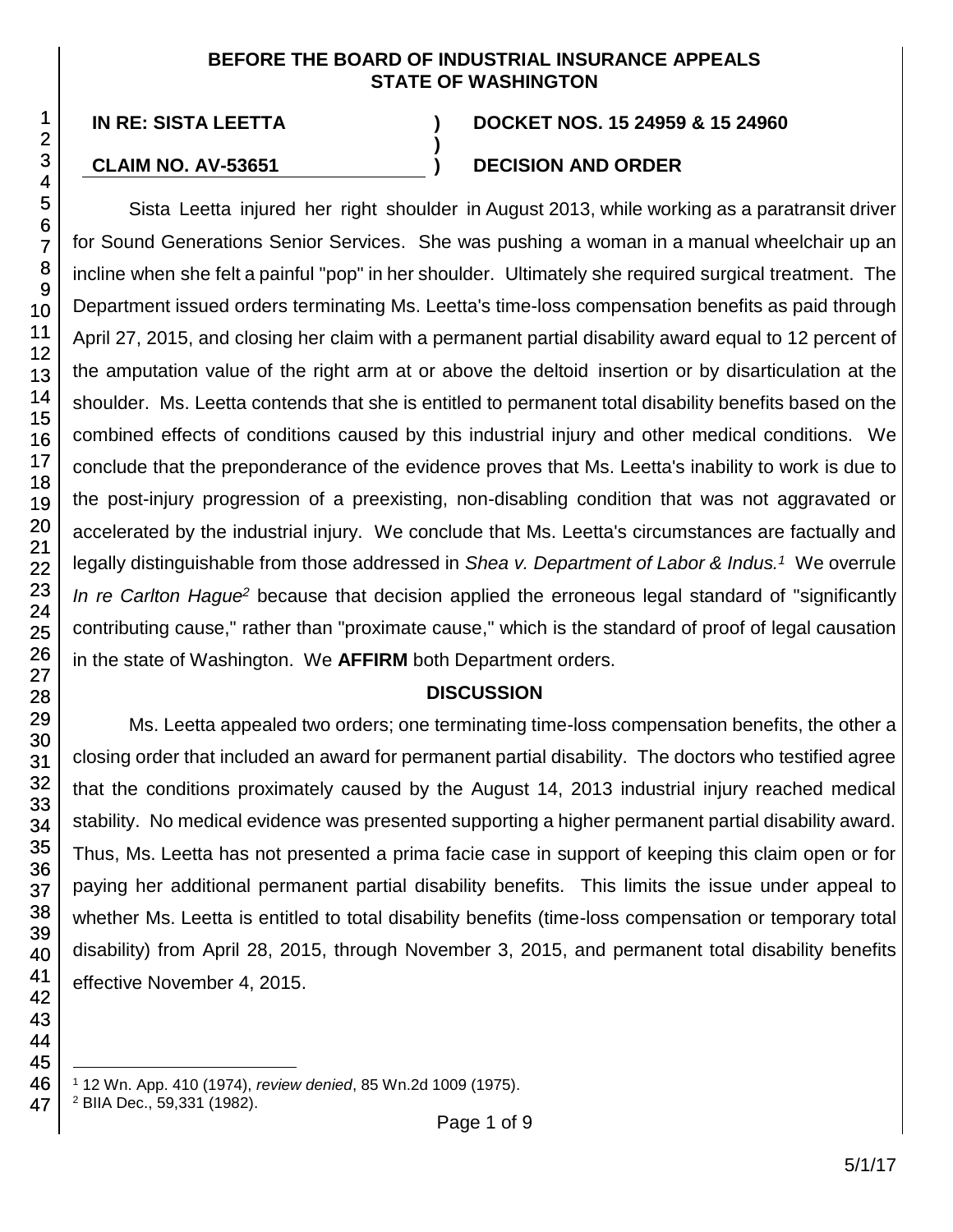The ultimate total disability determination in these appeals is complicated by the fact that during the total disability period at issue Ms. Leetta also suffered from diffuse right-sided myofascial pain. Leah C. Brown, M.D., an orthopedic surgeon, established that the myofascial pain syndrome had progressed and become disabling after the August 14, 2013 industrial injury but was not proximately caused or aggravated by it. Ms. Leetta had a number of conditions and injuries prior to the August 14, 2013 industrial injury, some of which required medical treatment on an intermittent basis. No testimony, medical or otherwise, suggests that any of those conditions was disabling leading up to the date of injury. None of those conditions prevented her from working or changing jobs.

After the industrial injury, Ms. Leetta was totally disabled for a period of time due to the shoulder conditions from the industrial injury alone. After she underwent shoulder surgery in January 2014, her right shoulder improved to the point that its mobility was no different than that of her left shoulder. After surgery, the residual right shoulder disability alone prevented Ms. Leetta from working at her job of injury, but not at all jobs.

Adam Normoyle, Sr., a vocational rehabilitation counselor, concluded Ms. Leetta could transfer to positions including shuttle driver, cashier, and general clerk. He also concluded she could work as a sales associate and preschool teacher. Janet E. Ploss, M.D., an occupational medicine specialist, treated Ms. Leetta for her shoulder condition beginning two weeks after the industrial injury. She believed that Ms. Leetta could not return to her paratransit driver job of injury, but she could work at the positions suggested by Mr. Normoyle. Their opinions were based on physical restrictions due to the shoulder injury alone and did not consider the myofascial pain syndrome that only became disabling after the industrial injury. Opinions supporting total disability in this record relied on consideration of all physical and mental conditions, including the right-sided myofascial pain syndrome.

If a preexisting condition, disabling or not as of the date of the industrial injury, worsens and becomes (more) disabling afterwards and the industrial injury is not a cause (by direct injury or aggravation) of the worsening, only the disability that existed as of the date of the industrial injury may be considered in determining whether the worker is totally disabled. Any increase in the disability attributed to the preexisting condition may not be considered unless that post-industrial-injury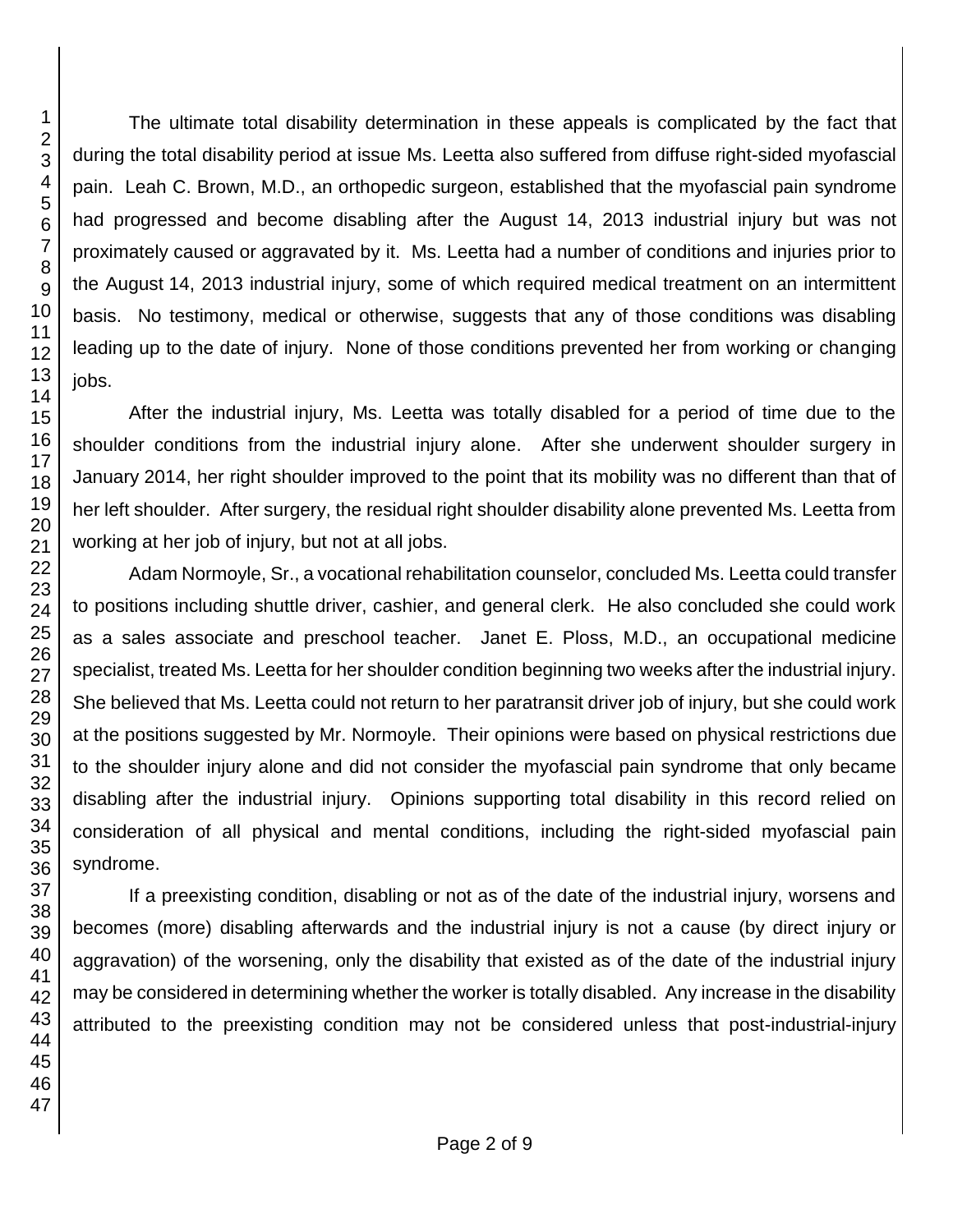increase in disability was proximately caused by the injury*.* 3 The preponderance of the medical and vocational evidence proves that Ms. Leetta was able to obtain and perform some form of gainful employment when only the disabilities caused by the industrial injury are considered. The inability to work arises only if the preexisting diffuse right-sided myofascial pain condition that worsened after the industrial injury is added to the disabilities caused by the industrial injury. Under such a scenario, Ms. Leetta would not be entitled to additional total disability benefits because her inability to work was not proximately caused by the August 14, 2013 industrial injury.

Allen v. Department of Labor & Indus.<sup>4</sup> is an application of this rule. In Allen the worker sustained two industrial injuries and the claims for both had been closed. Afterward, the disability covered by the first claim worsened and the claim was reopened. The worker was found to have a permanent total disability proximately caused by the worsening of the first claim. A finding of permanent total disability based on the initial claim was consistent with *Erickson* since the legal cause, the later disability, was work related due to the aggravation of disabilities attributable to the initial industrial injury. In Ms. Leetta's case, however, the diffuse right-sided myofascial pain was not causally connected to an earlier industrial injury nor was it aggravated by the August 14, 2013 industrial injury. Thus, the proximate cause of Ms. Leetta's inability to work was the post-injury worsening of the preexisting diffuse right-sided myofascial pain. The residual right shoulder disability from the August 14, 2013 industrial injury was merely a condition on which the cause operated and not itself a proximate cause of total disability under the Industrial Insurance Act.

In her Petition for Review, Ms. Leetta quotes language from *Shea v. Department of Labor &*  Indus.<sup>5</sup> as well as one of our significant decisions, In re Carlton Hague,<sup>6</sup> to argue the appropriate legal standard of proof should be "significantly contributing cause" rather than "proximate cause" when determining whether the required causal connection exists between the industrial injury and her inability to work.<sup>7</sup>

The Proposed Decision and Order<sup>8</sup> also quoted the language from *Shea* that appears to apply "significantly contributing cause" rather than proximate cause as the standard to be proven by a

l *Erickson v. Department of Labor & Indus.,* 48 Wn.2d 458 (1956); *In re V. Pearl Howes,* BIIA Dec., 58,356 (1982); *In re Coral Kaufman,* BIIA Dec., 59,962 (1982).

30 Wn. App 693 (1981).

12 Wn. App. 410 (1974), *review denied*, 85 Wn.2d 1009 (1975).

BIIA Dec., 59,331 (1982).

Petition for Review, at 4 & 10.

Proposed Decision and Order, p. 9.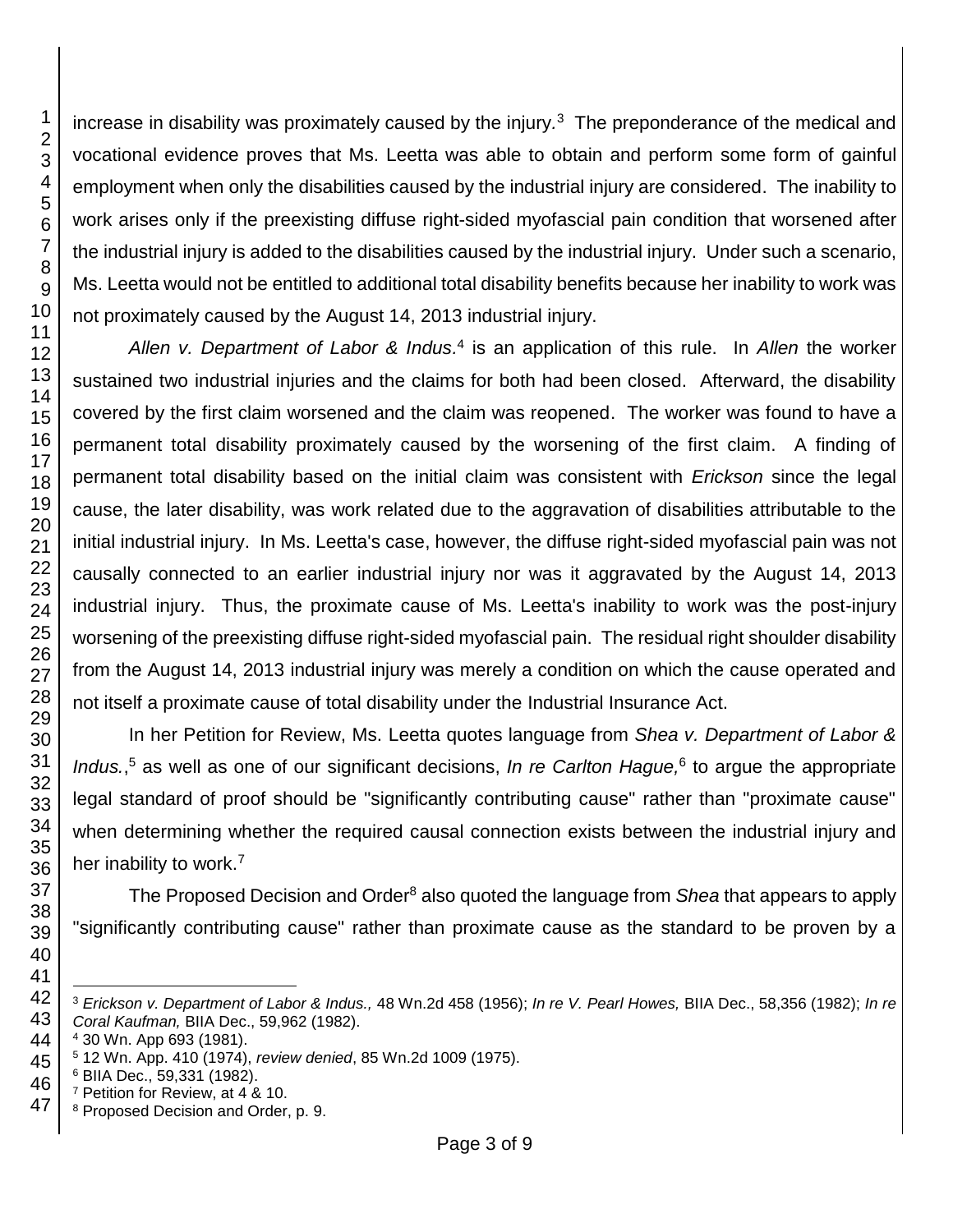worker to support an entitlement to total disability benefits. We disagree with this argument: the appropriate legal standard to apply in total disability cases is that of "proximate cause," not "significantly contributing cause."

Throughout the history of the Industrial Insurance Act, the "proximate cause" standard has been the legal standard of proof of causation when determining entitlement to benefits. The preference for the proximate cause test in statutory workers' compensation cases mirrors the same preference in common law negligent tort cases.<sup>9</sup> In virtually all workers' compensation cases, including those in which entitlement to total disability benefits was at issue, "proximate cause" has been the legal standard of proof.<sup>10</sup> A proximate cause is a cause that in a direct sequence unbroken by any superseding cause produces the disability complained of and without which such a disability would not have occurred.<sup>11</sup> Proximate cause is legal cause and is not always as broad as cause in fact ("but for" causation).<sup>12</sup> Thus, a prior disability is not a proximate or legal cause but only a condition on which the subsequent legal cause operates.<sup>13</sup>

The factual and legal circumstances in *Shea* are materially different than in this case. In *Shea* the worker sustained an industrial injury to his right shoulder and neck. Prior to that injury, however, he had a significant progressive vascular condition unrelated to his employment. The vascular condition progressed independently and rendered him unable to work. His claim was closed with a permanent partial disability award, but when the neck and shoulder conditions worsened the claim was reopened. When the claim was reclosed, the worker appealed arguing that he was permanently and totally disabled due to the worsened disabilities from conditions accepted under the claim. The court of appeals held that when a worker suffered from two disabling conditions, only one of which was proximately caused by an industrial injury, and the progressive worsening of each when considered independently was sufficient to cause the permanent incapacity to perform any gainful employment, the worker is entitled to permanent total disability benefits even when he first became totally disabled by reason of the unrelated disabling condition.

l

 

 See, for example, *Eckerson v. Ford's Prairie School Dist. No. 11*, 3 Wn.2d 475 (1940) and *Blasick v. City of Yakima*, Wn.2d 309 (1954).

 See, for example, *Hurwitz v. Department of Labor & Indus.*, 38 Wn.2d 332 (1951); *Kallos v. Department of Labor & Indus*., 46 Wn.2d 26 (1955); and *Erickson v. Department of Labor & Indus.*, 48 Wn.2d 458 (1956).

See WPI 15.01.

*Erickson*.

*Miller v. Department of Labor & Indus.*, 200 Wash. 674 (1939); *Erickson*; *In re Walter Larson*, BIIA Dec. 21,004 (1966).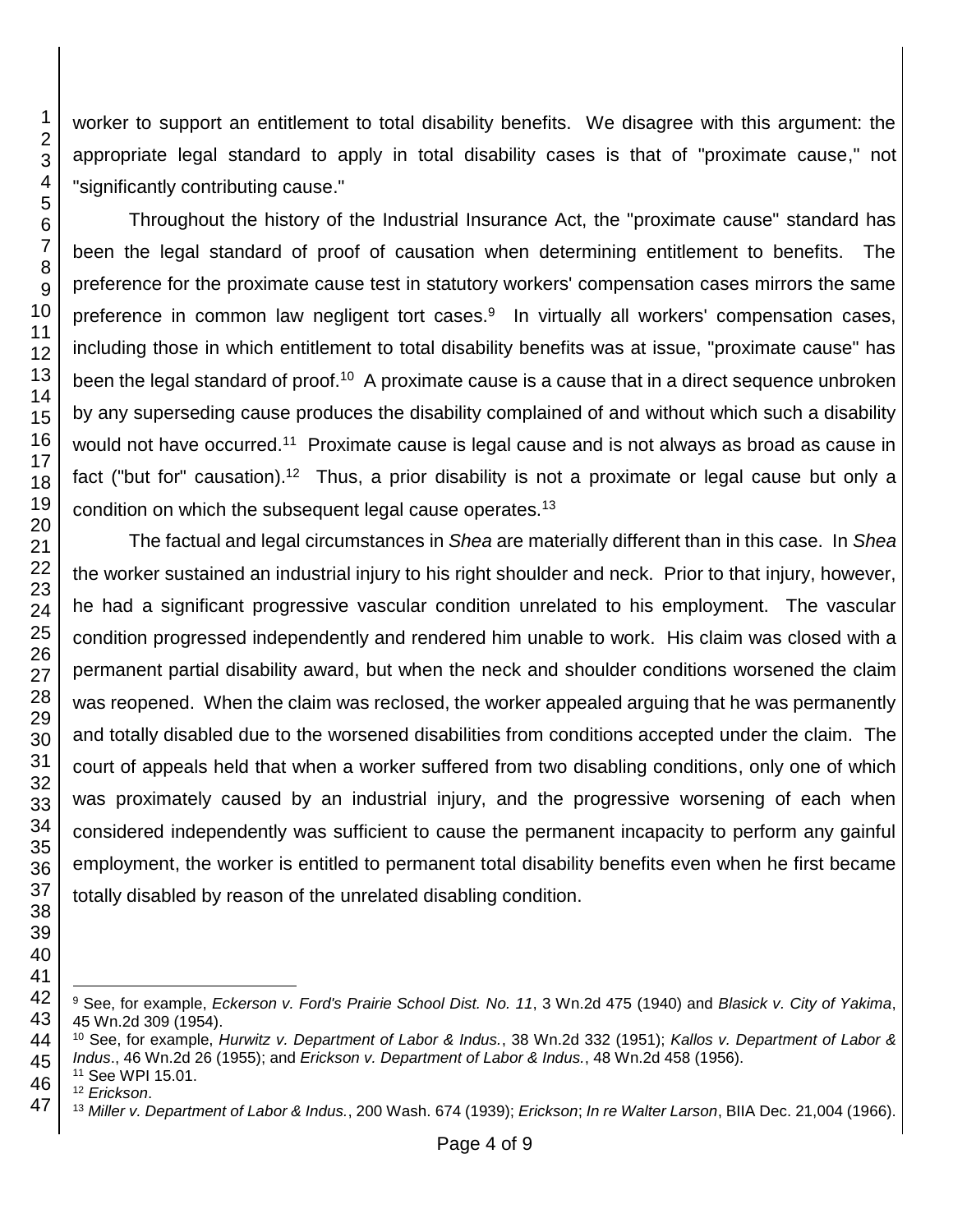If Ms. Leetta is totally disabled, it is only due to a combination of the disabilities due to the industrial injury along with the subsequent disabilities from the unrelated diffuse right-sided myofascial pain condition. Total disability in this case is not proven when considering either of the two conditions independently of the other. The ruling in *Shea* does not apply in this case.

In explanation of its ruling, the court in *Shea* wrote:

When a **significantly contributing cause** of that inability [to perform reasonably obtainable work] is an industrial injury or disease, the workman is entitled to receive total disability benefits under the workmen's compensation act, regardless of the fact that other circumstances and conditions may also be considered contributing causes of that inability.

When the disabling condition **proximately caused** by an injury is no longer remedial and its character has expectedly an unchangeable existence, the resultant disability is said to be permanent. When the totality and permanency coalesce, the individual is said to be totally and permanently disabled, and when those qualities coalesce and an industrial injury is a **significantly contributing cause** of the resultant inability to perform reasonably obtainable work suitable to his qualifications and training, regardless of the other causes, the workman is entitled to pension benefits under the workmen's compensation act.<sup>14</sup>

(Citation omitted. Emphasis ours.)

Division 2 of the court of appeals explained the language quoted above in *Wendt v.*  Department of Labor & Indus.<sup>15</sup> In that case, the trial court denied an injured worker's requested jury instruction that "simply lifts language from the *Shea* opinion . . . ." 16 The court of appeals agreed with the trial court, noting that the use of that phrase in the manner requested by the worker would confuse the jury in regard to both terms. The potential for that problem had been recognized earlier by the supreme court in *Ward v. Ticknor*, where the court noted that the indiscriminate use of these terms can only lead to confusion of the jury.<sup>17</sup> The *Wendt* court went on to apply the standard of "proximate cause" rather than the one referred to in *Shea*, which the court referred to as explanatory only, not for use in instructions. The court further noted that more appropriate description of the principle was as a "multiple proximate cause" theory.<sup>18</sup> We agree with the court in *Wendt* that in cases involving multiple conditions and disabilities, some related to a workplace injury and some not, a more accurate

 *Wendt*, at 682.

l *Shea*, at 415-6.

18 Wn. App. 674 (1977).

*Wendt,* at 682.

*Ward v. Ticknor,* 49 Wn.2d 493, 497 (1956).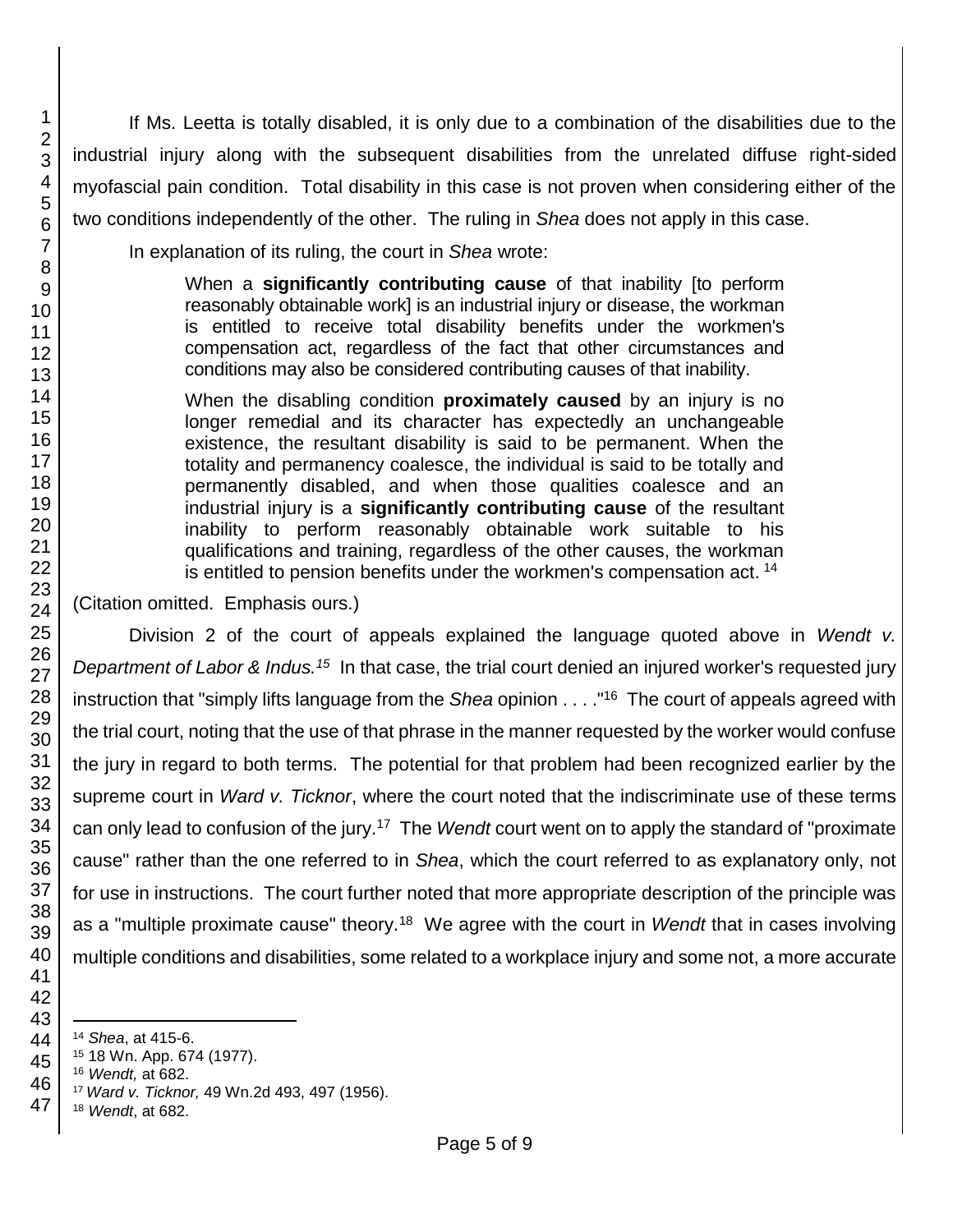designation for the standard is "multiple proximate cause." That is the gist of multiple court and Board decisions that note that an industrial injury need only be **a** proximate cause of an injury or a disability rather than **the** proximate cause.<sup>19</sup> We applied the significantly contributing cause standard on one occasion, *In re Carlton Hague*. 20 Before Mr. Hague sustained his industrial injury he suffered a heart attack and a stroke affecting his speech as well as undergoing groin arterial bypass surgery because of poor leg circulation. After the industrial injury, Mr. Hague suffered another stroke and was found to have diabetes that required

medical treatment. We relied on *Shea* and *Allen* in applying the significant contributing cause standard when determining the worker was entitled to total disability benefits. Our application of *Allen* was unnecessary because, as we explained earlier, in the *Allen* case **all** conditions and disabilities were industrially caused. Since that time, we have almost exclusively<sup>21</sup> relied on *Wendt* and the myriad of other court cases that apply the proximate cause standard in these situations. In one of our significant decisions, *In re Coral Kaufman,<sup>22</sup>* we described the language in *Shea* on which *Hague*  is based as dictum. This is a fair characterization considering there was no need for the *Shea* court to consider the standard of proof in a multiple disability since it had already determined that the industrial injury alone had proximately caused the worker's total disability. We have cited *Hague*, in a number of our decisions without mentioning the standard we were applying, or erroneously attributing the proximate cause standard to it. <sup>24</sup> It appears that the *Wendt* court's fear that attempting to juggle multiple standards would result in confusion has occurred. Therefore, because the correct legal standard of proof of entitlement to total disability benefits is proximate cause, or in appropriate cases, "multiple" proximate causes, we overrule *Hague* to the extent it relied on a significantly contributing cause.

- l *Wendt*, at 683; *In re Shauna Guyman,* BIIA Dec., 05 13662 (2006).
- BIIA Dec., 59,331 (1982)

 The sole exception is *In re Rebecca Wyatt*, Dckt No. 02 11961 (August 14, 2003), in which we cited *Hague* and applied the significant contributing cause language without explanation.

BIIA Dec., 59,962 (1982).

 For example, *In re Richard Underwood*, Dckt. No. 00 17035 (November 29, 2001) and *In re Maria Valverde, Dec'd*, Dckt. No. 13 12531 (March 25, 2014).

For example *In re Kevin Dawson*, Dckt. No. 12 15792 (December 17, 2013).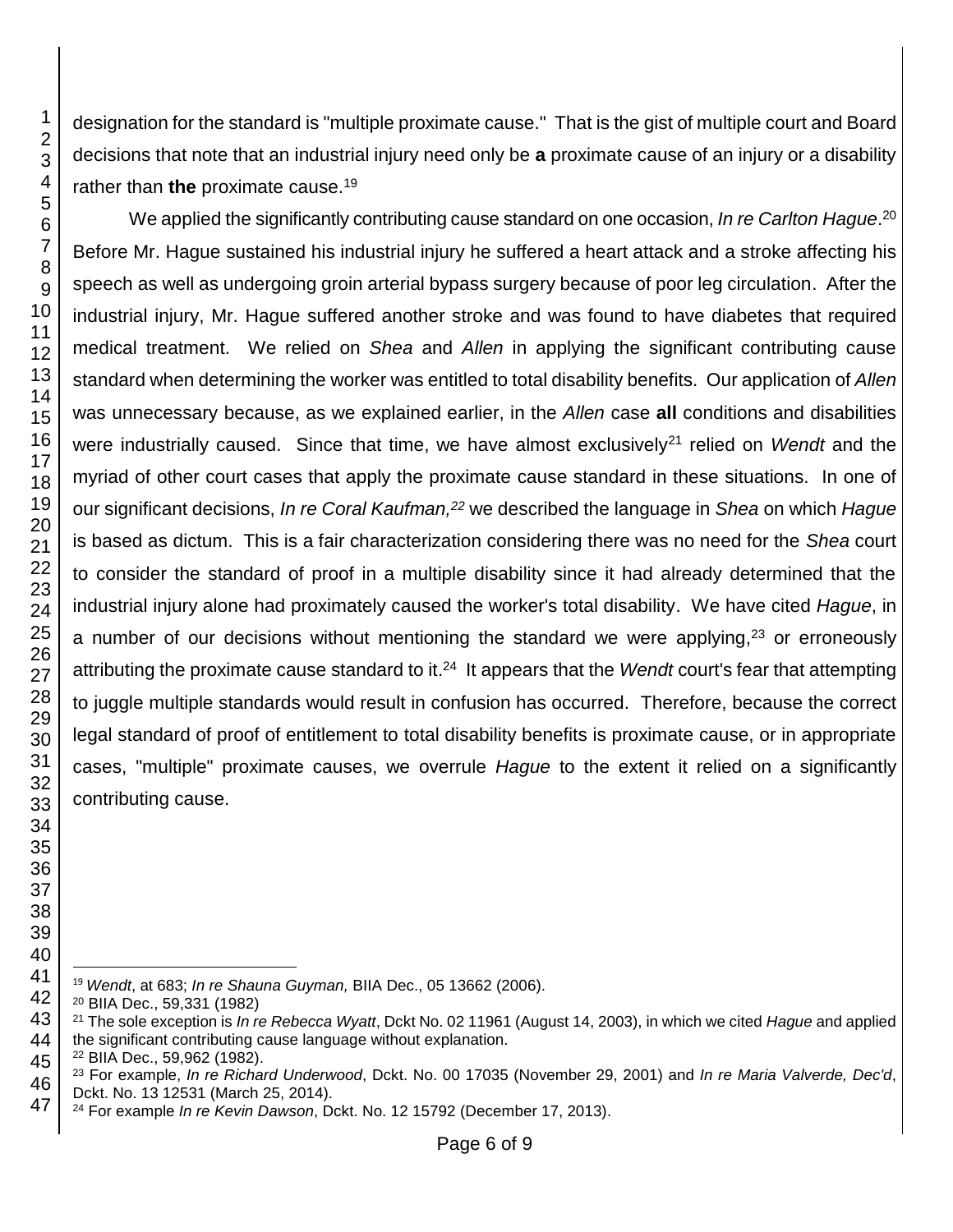## **DECISION**

In Docket No. 15 24959, the claimant, Sista Leetta, filed an appeal with the Board of Industrial Insurance Appeals on December 22, 2015, from an order of the Department of Labor and Industries dated November 2, 2015. In this order, the Department terminated time-loss compensation benefits effective April 27, 2015. This order is correct and is affirmed.

In Docket No. 15 24960, the claimant, Sista Leetta, filed an appeal with the Board of Industrial Insurance Appeals on December 22, 2015, from an order of the Department of Labor and Industries dated November 4, 2015. In this order, the Department closed the claim with a permanent partial disability award equal to 12 percent of the amputation value of the right arm at or above the deltoid insertion or by disarticulation at the shoulder. This order is correct and is affirmed

#### **FINDINGS OF FACT**

- 1. On January 26, 2016, and February 8, 2016, an industrial appeals judge certified that the parties agreed to include the Jurisdictional Histories in the Board record solely for jurisdictional purposes.
- 2. Sista Leetta sustained an industrial injury on August 14, 2013, while working for Sound Generations Senior Services as a paratransit driver. While attempting to push a large passenger in a manual wheelchair up an incline, Ms. Leetta felt a painful "pop" in her right shoulder. As a proximate result of the industrial injury Ms. Leetta suffered a right shoulder sprain/strain with shoulder impingement syndrome and a rotator cuff tear, requiring surgery.
- 3. As of November 4, 2015, Sista Leetta was 63 years old. She had earned a high school diploma and certificates as a child care specialist, dialysis technician, and a family support specialist following training and course work at technical schools and a community college. Ms. Leetta's work history included working as a director/teacher at a child care facility; a sales associate and/or manager at various retailers; a dialysis technician; a behavioral rehabilitation specialist; and a paratransit driver.
- 4. Before August 14, 2013, Sista Leetta had a history of back injuries, wrist injuries, carpal tunnel syndrome, and chronic, diffuse, right-sided myofascial pain, for which she sought treatment on an intermittent basis. None of these conditions hindered or prevented her from working or were otherwise disabling to her. These conditions were not aggravated, accelerated, or made disabling by the August 14, 2013 industrial injury.
- 5. Sista Leetta's preexisting chronic, diffuse right-sided myofascial pain began to worsen around March 2014, leading to weakness of the right side of her body. These symptomatic changes and the worsening of this condition caused restrictions to her physical capacities and ability to work.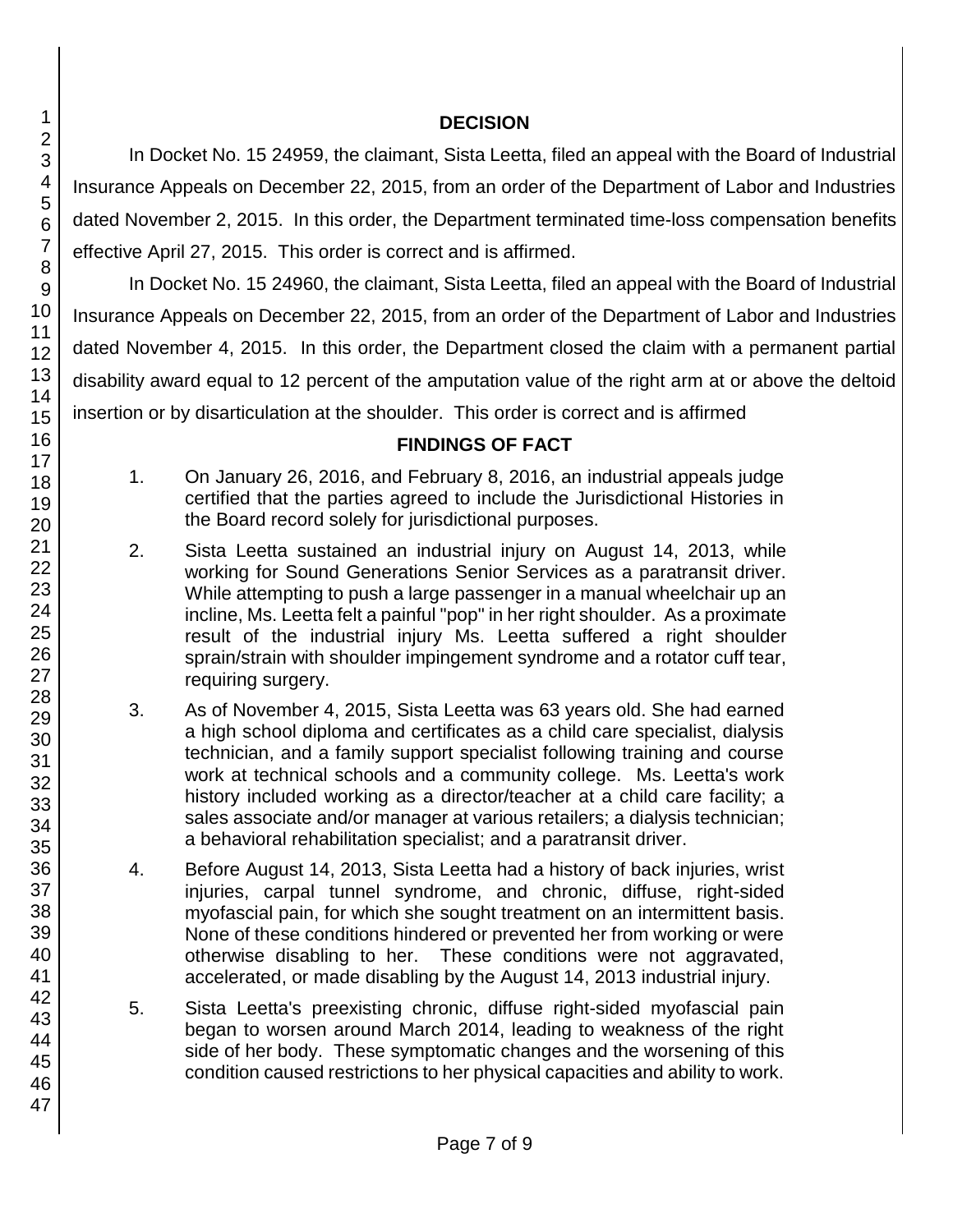These symptomatic changes and the worsening of this condition were not causally connected to the August 14, 2013 industrial injury.

- 6. As a proximate result of conditions caused by the industrial injury alone, Sista Leetta was permanently restricted from working as a paratransit driver for Sound Generations Senior Services due to excessive lifting requirements.
- 7. From April 28, 2015, through November 3, 2015, and as of November 4, 2015, as a proximate result of conditions caused by the industrial injury alone, Sista Leetta was able to work as a cashier, with no lifting more than 5 pounds above shoulder height; a shuttle driver, with no lifting more than 5 pounds above shoulder height; a sales attendant, with no lifting more than 5 pounds above shoulder height; and no lifting more than 20 pounds as a general clerk. There was a positive current labor market for sales attendant positions.
- 8. As a proximate result of conditions caused by the industrial injury alone Sista Leetta was able to perform and obtain gainful employment on a reasonably continuous basis from April 28, 2015, through November 3, 2015, and as of November 4, 2015.
- 9. As of November 4, 2015, Sista Leetta's conditions proximately caused by the industrial injury were medically fixed and stable.

#### **CONCLUSIONS OF LAW**

- 1. The Board of Industrial Insurance Appeals has jurisdiction over the parties and subject matter in these appeals.
- 2. Sista Leetta was not a temporarily totally disabled worker within the meaning of RCW 51.32.090 from April 28, 2015, through November 3, 2015.
- 3. Sista Leetta was not a permanently totally disabled worker within the meaning of RCW 51.08.160, as of November 4, 2015.
- 4. The Department orders dated November 2, 2015, and November 4, 2015, are correct and are affirmed.

Dated: May 1, 2017.

BOARD OF INDUSTRIAL INSURANCE APPEALS

BOARD OF INDUSTRIAL INSURAM<br>LINDA L. WILLIAMS, Chairperson<br>JACK S. ENG, Member

S. ENG, Member

Page 8 of 9

1